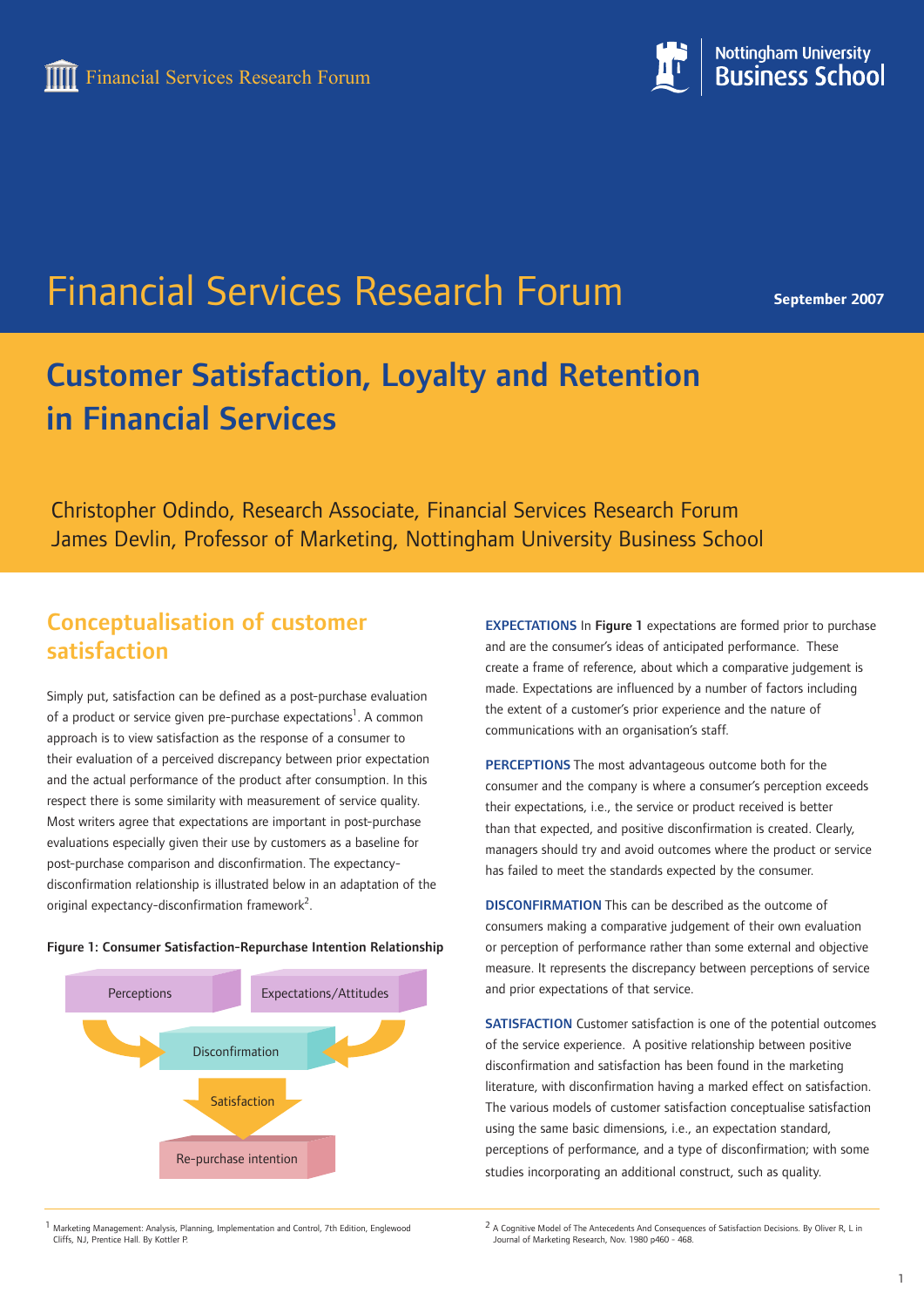#### The antecedents of expectations

Customer expectations are beliefs concerning a particular product or service. These serve as standards or reference points against which subsequent service/product performances are compared, from which judgements on satisfaction or quality are made. Expectations are acknowledged to play a major part in consumers' evaluations of customer satisfaction and service quality, and as such are a central theme in much of the research in the area<sup>345</sup>. However, there is less agreement on the nature and antecedents of expectations.

There have been significant variations in the ways in which expectations have been conceptualised. Six interpretations have been offered, as illustrated below<sup>6</sup>.



Expectations, regardless of whether they are measured explicitly or not, are likely to form an anchor for consumers' quality assessments. Once this is accepted, the question of which factors determine customer expectations, the antecedents of expectations, then becomes a crucial issue.

Three main groups of antecedents can generally be identified. These are:

CONTEXT OF THE CONSUMER The first set of influences on expectations are those factors which depend upon the context of the consumer. Word-of-mouth is an example of such factors. This primarily relates to information from friends and family concerning their experiences and perceptions of the service and relevant companies.

FACTORS ASSESSED PRIOR TO SERVICE The second set of elements which are posited to influence consumer expectations relate to those elements of the service which the consumer can assess prior to using it. These include tangible cues such as physical evidence.

CUSTOMER COMMUNICATIONS The final category of antecedents are those events and items which communicate, directly or indirectly, implicitly or explicitly, ideas concerning the company's intentions and performance.

The consensus from the literature appears to be that there is a range of factors which serve as antecedents of service expectations. Furthermore, it would seem that these can broadly be categorised as explicit service promises, implicit service promises, word of mouth, previous experience, personal needs and personal service philosophy.

"Word-of-mouth is an example of the context of the consumer factors. This primarily relates to information from friends and family concerning their experiences and perceptions of the service and relevant companies. It provides the customer with an idea of what can be expected from the service and what is normally provided"

"Satisfaction is not necessarily one dimensional. It is possible for consumers to be satisfied and dissatisfied with the product simultaneously. Management must also aware that for any given level of satisfaction there are two types of items: maintainers (which must exist if dissatisfaction is to be avoided) and satisfiers (which motivate real satisfaction)"<sup>7</sup>

### Consequences of customer satisfaction

Importantly for managers, improvements in customer satisfaction and service quality have been shown in a number of studies to have a positive and direct influence on customer retention and long-term profitability<sup>8</sup>. At the other end of the spectrum, complaints are one way in which customer dissatisfaction can be signalled. However, managers should bear in mind that many customers do not complain following a service failure or breakdown, but may instead engage in activities such as negative word-of-mouth and switching behaviour. This suggests that many organizations may miss out on addressing dissatisfaction amongst customers because of a lack of awareness.

The hierarchical framework $9$  - a classification scheme devised in the 1970s – recognises this fact and classes consumer responses as first and second level. It posits that consumers firstly decide whether to convey an expression of dissatisfaction (action) or to take no action. The former is then followed by a second level decision on whether the response taken is public or private. Public actions include seeking redress directly from the organisation, taking legal action, or complaining to public or private agencies for example writing to complain about bank charges. Private actions include switching to another provider and/or negative words-ofmouth, for instance, insurance policy cancellations or non renewals.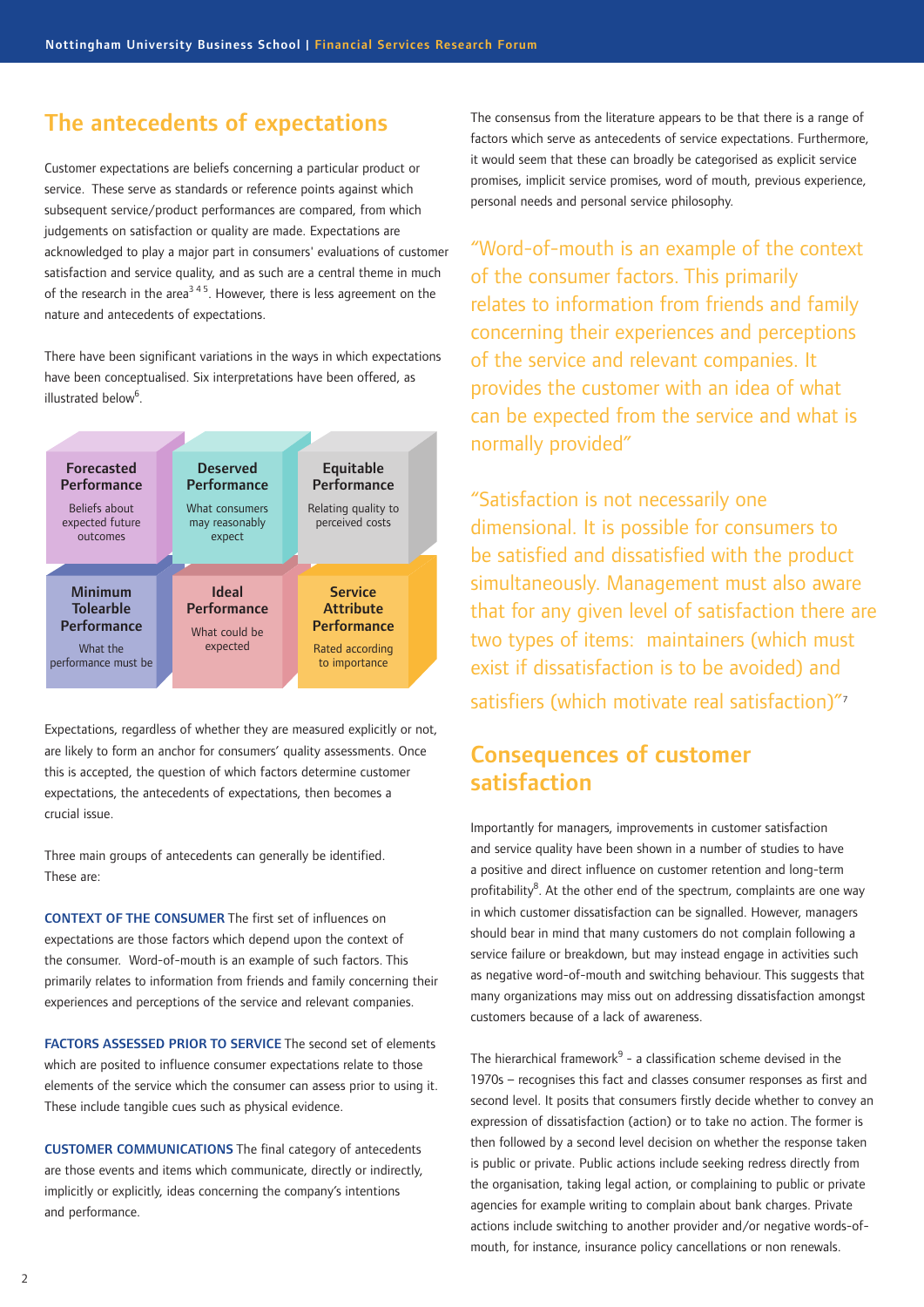Clearly, a key element for managers in any effort to improve organisational performance and profitability is the discouragement of switching behaviour whilst encouraging greater customer loyalty<sup>10</sup>. This is a deeply held commitment by a customer to rebuy or repatronize a particular product and / or service consistently or repetitively in the future. Undoubtedly, customer dissatisfaction is more likely than not to attract negative consequences including switching behaviour.

### Customer satisfaction and firm performance

*"Although conventional wisdom suggests that enhancing customer loyalty and widening the customer base would be useful CRM strategies, managing customers based on their profitability is the most operative approach to CRM. There are different paths to profitability that a firm can undertake; namely operational excellence, building brand equity, and effective relationship marketing. In selecting the last path, managing customer loyalty becomes a crucial issue. It has been shown that loyal customers aren't always profitable, and not all profitable customers are loyal. Therefore, an approach that closely links loyalty to profitability is necessary in developing a customer management strategy. Thus, the marketing initiatives should be based on customer profitability rather than loyalty. Customer Lifetime Value (CLV) is the most effective metric in managing customer profitability. Implementation of a CLV based approach requires collecting and maintaining extensive information databases regarding customer purchase behavior. Once they are empowered with CLV, firms can reevaluate and overhaul their existing customer management strategies."*<sup>11</sup>

The literature which has developed concerning customer satisfaction has grown along with an interest in the development and maintenance of relationships with customers in an attempt to improve company performance. Indeed, several positive consequences for companies achieving high levels of customer satisfaction have been posited $11$ . Behavioural outcomes are said to include enhanced loyalty, retention and business performance with a link between customer retention and market share being noted by a number of authors $^{12}$ .

Furthermore, customer satisfaction and quality perceptions do unarguably have consequences such as effects on repurchase intentions and actual buying behaviour, each of these ultimately impacting on the profitability of the firm.

This increased intention to repurchase is a particularly important element in the retention of customers which in turn is one of the key strategies managers can use to maximize their Customer Lifetime Value<sup>11</sup>. These strategies are: optimal allocation of resources (cost reduction), pitching the right product to the right customer at the right time (revenue maximization), and acquiring and retaining profitable customers (revenue maximization and cost reduction). A corollary to retaining profitable customers is having strategies in place to manage those customers who would like a long term relationship with the organization but which are unlikely to prove profitable $^{13}$ .

## Conclusions and managerial implications

On balance, the literature presents clear evidence of the link between satisfaction and loyalty, although some have questioned the implicit assumption that loyalty is automatically associated with increased profitibility. The objective of managers should be to ensure that the most profitable customers are satisfied and show a propensity to be loyal. Expectations and their antecedents play an important part in determining levels of satisfaction and managers need to ensure that they manage customer expectations as much as possible. Factors such as the appearance of branches and the implicit promises contained in the brand of the organisation and staff have a significant bearing upon the expectations formed by customers. It may well be that having an image and reputation which fosters positive associations will attract customers. Concomitantly, such implicit promises may well lead consumers to formulate a higher level of both desired and predictive expectations. Managers must ensure that they match such expectations so as to avoid the consequences of negative disconfirmation, which may include a lack of attitudinal and behavioural loyalty, as well as negative word of mouth.

Despite the desirability of customer satisfaction, managers must also realize the impossibility of always delivering a high level of satisfaction, especially in a high customer facing sector like financial services. Firms should therefore understand how service failures and related customer dissatisfaction can be managed. Certainly, service recovery from failures and responses to customer dissatisfaction especially through effective complaint handling – a key element in service recovery – can result not just in improved satisfaction rates but also repurchase intentions and the spread of positive word-of-mouth.

- 3 Strategic Management and Marketing in The Services Sector. By Gronroos, C 1982: Swedish School of Economics and Business Administration: Helsingfors.
- 4 A Service Quality Model and Its Marketing Implications. By: Gronroos, C European Journal of Marketing 1984 18(4) p36-44.
- 5 A Conceptual Model Of Service Quality and Its Implications For Future Research. By: Parasuraman, A; Zeithaml, V. and Berry, L Journal of Marketing 1985, 49, P41-50.
- 6 On The Role of Expectations In SERVQUAL. By Buttle F, Working Paper, Manchester Business School 1996.
- 7 The Factor Structure Of Satisfaction And Related Post-Purchase Measures, Oliver, R and Westbrook, R, 1982, in R L Day and H K Hunt (Eds) New Findings In Consumer Satisfaction and Complaining Behaviour, Bloomington School of Business Indiana.
- 8 Satisfaction Strength and Customer Loyalty. By: Chandrashekaran, Murali; Rotte, Kristin; Tax, Stephen S; Grewal, Rajdeep. Journal of Marketing Research (JMR), Feb2007, Vol. 44 Issue 1, p153-163.
- 9 Collecting Comprehensive Consumer Compliant Data by Survey Research. By: Day, Ralph L.; Landon Jr., E. Laird. Advances in Consumer Research, 1976, Vol. 3 Issue 1, p263-268.
- 10 A field study of customers' switching behavior for bank services. By: Manrai, Lalita A.; Manrai, Ajay K.. Journal of Retailing & Consumer Services, May2007, Vol. 14 (3) p208-215.
- 11 Getting the Most out of All Your Customers. By: Thomas, J.S., W.J. Reinartz, and V. Kumar, 2004, *Harvard Business Review,* (July/August), p116-123.
- 12 See for example, Customer satisfaction, customer retention and market share. By: Rust, R T and Zahorik, A J, Journal of Retailing, 1993 (69), pp.193-215.
- 13 The Mismanagement of Customer Loyalty, Reinartz, W and Kumar, V; Harvard Business Review, July 2002.